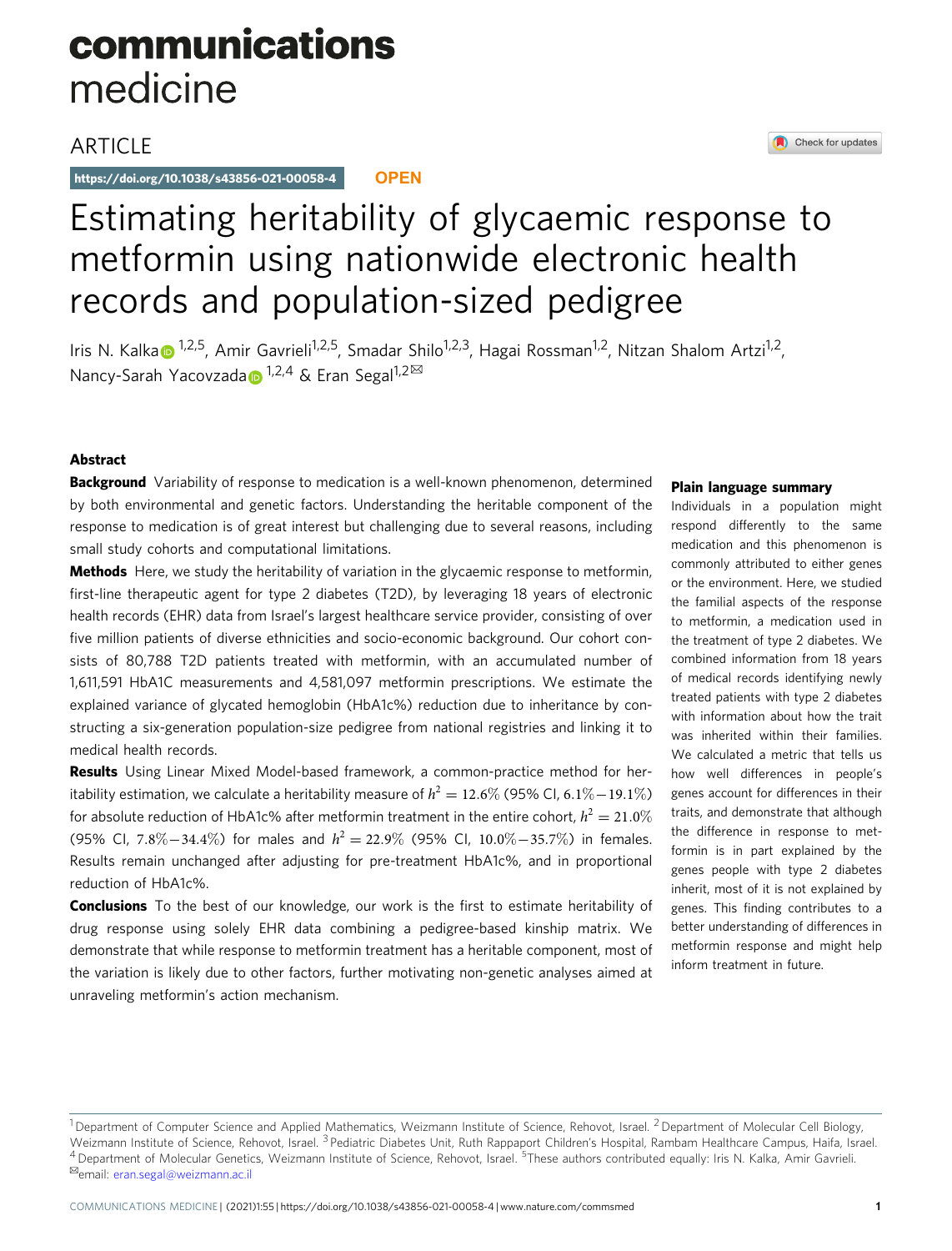The past three decades, there has been a twofold<br>increase diabetes prevalence in the general population<br>(WHO), currently estimated to afflict one in every 16<br>adultal Time 2 diabetes (T2D) which acquires for 00% of the increase diabetes prevalence in the general population (WHO), currently estimated to afflict one in every 16 adults<sup>1</sup>. Type 2 diabetes (T2D), which accounts for  $\sim$ 90% of the total diabetic population, is a major cause of morbidity and is among the top ten mortality causes in adults $2,3$ .

Metformin is the first-line oral agent for lowering blood sugar levels in T2D patients. Through inhibition of hepatic glucose production it reduces intestinal glucose absorption, and improves both glucose uptake and its utilization<sup>[4](#page-6-0)</sup>. The significant role of metformin in T2D management is particularly remarkable since its mechanism is still not fully understood $5-7$  $5-7$ .

Glycaemic response to metformin is varied across patients<sup>[6](#page-6-0),7</sup>, and remains unexplained by individual features. Some variation can be accounted for by personal characteristics including sex, age, and BMI, as well as features describing treatment strategies such as dosage and adherence<sup>[8](#page-7-0)</sup>. In addition, a small fraction of the response variability is attributed to genetic variants, providing motivation to further explore heritable variance in metformin response<sup>[9](#page-7-0)</sup>.

Medication response variations are widely agreed upon to be determined by the interplay of environmental and genetic factors<sup>[10](#page-7-0),[11](#page-7-0)</sup>. The effect of heritable factors has been suggested as early as  $1908^{12}$  $1908^{12}$  $1908^{12}$ . This notion led to the development of pharmacogenomics, which investigates genetic variants that account for differential drug responses and personal responses to treatments<sup>[13](#page-7-0)</sup>.

Traditionally heritability estimates are deciphered through twins and family studies, however, those are difficult to construct in the context of medication response. Drug response data, same diagnosis, and similar treatment are rarely available in multiple family members $14,15$  $14,15$  $14,15$ . Moreover, because close relatives often share environment and not only genetics, such studies have difficulties in separating the genetic and environmental effects.

Other types of studies estimating the effect of genetic variability in drug responses rely on small cohorts undergoing costly genetic tests and use genetic relatedness estimation methods<sup>16-[19](#page-7-0)</sup>. Some of these studies employ methods such as genome-wide complex trait analysis, which requires a large cohort, ideally greater than 10,000, however, most such cohorts are limited in their size resulting in estimates with low statistical power and do not represent the true distribution of the population<sup>20,21</sup>.

In studies bypassing genetic tests, such as family-linkage studies, information is highly sparse, and determining the response to medication by genetic and environmental factors is computationally challenging. Epigenetics may also play a role in the response to medication making the task even harder $^{22}$  $^{22}$  $^{22}$ .

Metformin's effect is routinely measured through glycaemic control assessments using either fasting glucose or HbA1c%<sup>23</sup>. The latter is an indicator of blood sugar levels over the course of three months<sup>24</sup>, making it more reliable than the former, which is a snapshot of a single time point. Moreover, fasting glucose is affected by the strictness of fasting prior to the blood tests, an unrecorded measure, making fasting glucose more prone to mistakes.

In this study, we used Electronic Health Records (EHRs) from the Clalit Healthcare database, Israel's largest healthcare service provider<sup>[25](#page-7-0)</sup>. This population-size EHR provides a real-world view of the internal variability in healthcare systems, where patients, diagnoses, and treatment plans vary considerably. In general, EHRs can contain medical information on millions of patients, however, data are sparse and noisy, and not cross-sectional $26$ . Combined with pedigree information from Israel's national registries this unique data allowed us to include the family medical history of first-order relatives and extended family members alike.

Today, heritability estimation is typically performed using genotyping-based methods such as LD Score Regression from GWAS results<sup>[27](#page-7-0)</sup>. Such models consider a matrix of standardized genotypes, estimating the heritability from the effects of the genetic variates that are accounted for. An alternative method was presented using Sparse Cholesky Factorization (Sci-LMM) package[28,](#page-7-0) a statistical modeling framework for analyzing population-size pedigrees. Sci-LMM replaces the genetic matrix in a Linear Mixed Model  $(LMMs)<sup>29</sup>$  $(LMMs)<sup>29</sup>$  $(LMMs)<sup>29</sup>$  with a vector that is sampled from the normal multi-dimensional distribution whose covariance matrix is a kinship matrix. The kinship matrix, commonly computed from genetic information, can be constructed from pedigree relationships solely from EHR information, without costly genetic testing. We estimated the heritability of absolute HbA1c% reduction in response to metformin to be  $h^2 = 12.6\%$ (95% CI, 6.1–19.1%) for the entire cohort,  $h^2 = 21.0\%$  (95% CI, 7.8–34.4%) for males and  $h^2 = 22.9\%$  (95% CI, 10.0–35.7%) in females of the total explained variability.

#### Methods

Data. We used EHRs of Clalit Health Services (Clalit), Israel's largest healthcare provider. Clalit's data are heterogeneous in terms of geography and socioeconomics, including more than five million people (over half of Israel's population) with longitudinal measurements dating back to 2002. EHRs are reflective of the members' full clinical experience including diagnoses, lab test results, and medication prescribed and dispensed. Patients' information is combined with national registries to provide demographics consisting of the date of birth, sex, parental information, and county of birth, from which ethnicity is inferred $30$ . The full-study protocol was approved by the Clalit Helsinki Committee 0195-17-COM2, with exemption from informed consent as the study, is observational and used deidentified data.

Pedigree and kinship matrix construction. We obtained pedigree information through demographics of past and present patients as well as their parents, and then excluded cases where parental relationships and sex contradicted (e.g., a female father). We converted the entire pedigree to a directed graph using Network $X<sup>31</sup>$  $X<sup>31</sup>$  $X<sup>31</sup>$ , where nodes and edges corresponded to individuals and to parenthood respectively, and removed all edges of directed cycles, as these are not feasible  $32$ .

Heritability estimates require a kinship matrix, also known as an Additive Relationship Matrix  $(ARM)^{33}$  $(ARM)^{33}$  $(ARM)^{33}$ , measuring the proportion of identical alleles between pairs of individuals. We approximated the ARM solely from pedigree information, under the assumption that alleles distribute uniformly, meaning each gene has an identical probability to be passed on  $34$ . For every pair of individuals and a unique shortest path between them through a shared ancestor, we increased their similarity by  $2^{-l}$  where l is the number of edges in the path (Supplementary Fig. 1a–c).

We decided against removing first-degree relatives in heritability estimates. Although some studies suggest it reduces estimation bias, we found it less relevant to our case  $35$ .

Identification of T2D patients. In Israel, T2D is diagnosed based on plasma glucose criteria, in accordance with The American Diabetes Association standard of care<sup>[36](#page-7-0)</sup>. Meeting any of the following criteria is sufficient for T2D diagnosis: (1) random plasma glucose ≥ 200 mg/dL; (2) HbA1c% ≥ 6.5%; (3) two separate test samples of fasting plasma glucose  $\geq$  126 mg/dL following no caloric intake for at least 8 h; (4) plasma glucose  $\geq 200$  mg/dL 2 h after oral glucose-tolerance test (OGTT).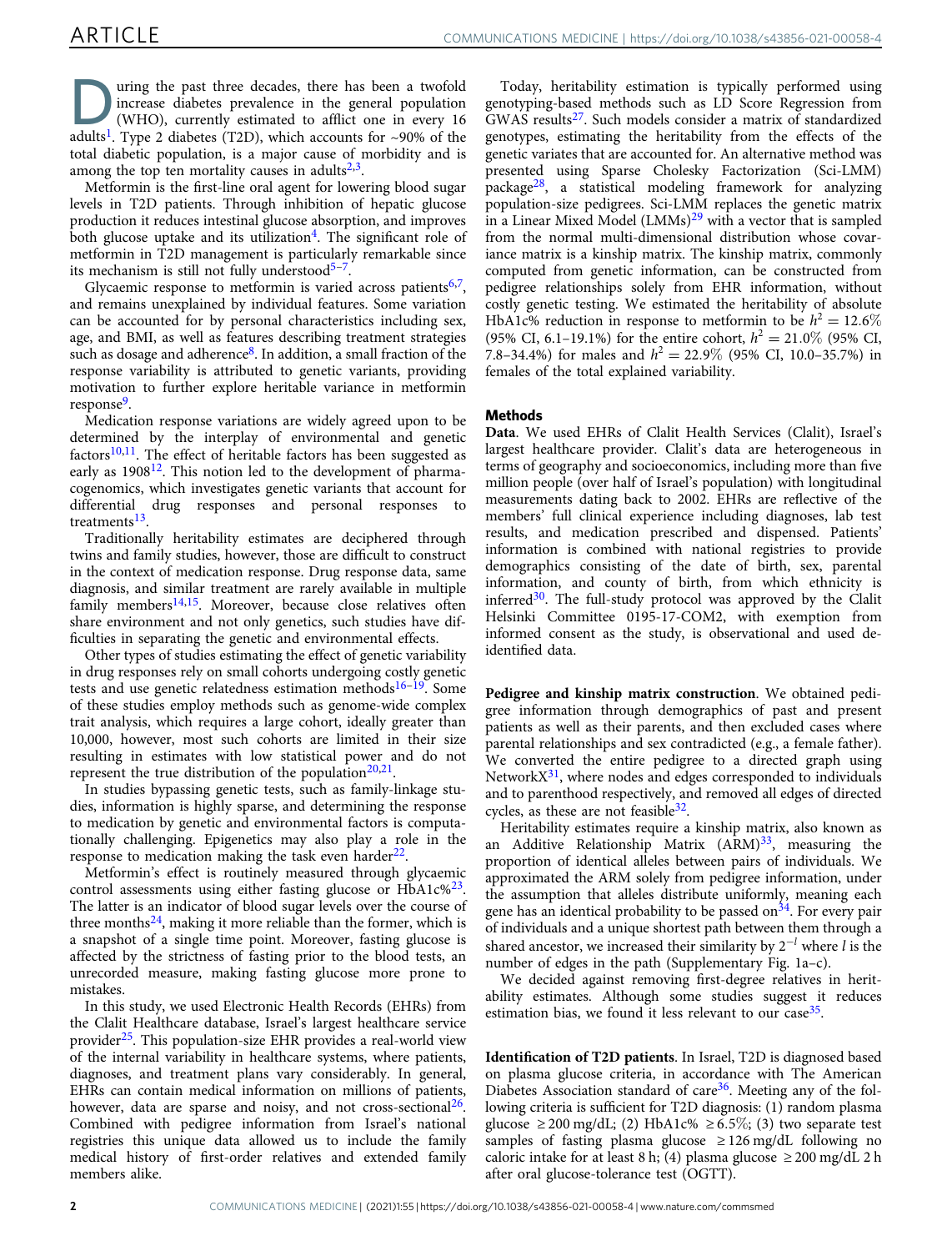Note that although fasting glucose could be used in the diagnosis of T2D, data is inaccurate as some non-fasting patients take the test as well. Also, OGTT tests are not performed regularly in clinics, making us disregard the corresponding criterion.

Due to the nature of the Israeli healthcare system, it is a possibility that an individual was diagnosed with diabetes based on tests unavailable in our database (e.g., in hospital). Therefore, in addition to identifying T2D patients through test results, we made use of diagnoses data. Including all patients diagnosed with T2D according to the appropriate International Classification of Diseases, Ninth Revision (ICD-9) codes<sup>[37](#page-7-0)</sup> (Supplementary Table 1 and Supplementary Fig. 2).

Cohort definition. Our cohort constitutes T2D patients treated for diabetes with metformin only after a diabetes diagnosis. We identified those from drug prescriptions with the fifth level Anatomical Therapeutic Chemical (ATC)<sup>[38](#page-7-0)</sup> code of "A10BA02". We defined the first metformin prescription date for every patient as index date, yielding a single unique date per individual by which all other dates were measured.

We identified faulty metformin prescriptions consisting of more than three pills per day, and removed information from these prescriptions. We removed from our cohort individuals where the first metformin prescription was faulty.

To establish glycaemic response to metformin we used HbA1c % blood concentration before and after metformin treatment initiation (Supplementary Fig. 1d). We defined baseline (pretreatment) HbA1c% as the latest test occurring 90 days prior to 14 days post index date. This interval was chosen in order to ensure a balance between measurements being within a red blood cell life cycle and metformin's onset of action, which is within 2 weeks $39$ . To ensure stability of results, we estimate heritability on several baseline time intervals for the entire cohort (Supplementary Table 2). We define the on-treatment HbA1c% as the closest test to the index date that is at least 90 days from both index date and baseline HbA1c% date, indicating hemoglobin turning rate. We discarded on-treatment HbA1c% tests later than 180 days from index date, as those are confounded by unmeasured variables. We defined the study participation period as the time from index date or baseline measurement date, whichever preceded, until the on-treatment measurement date.

We ensured measuring the effect of metformin and eliminated cases of initial non-adherence by further screening patients who were treated throughout the entire study participation period $40$ . We removed all patients who stopped metformin treatment before on-treatment HbA1c% test or who started taking metformin before being diagnosed with T2D, the majority of which were prescribed metformin while already diagnosed as prediabetic. We also exclude all patients who are prescribed any other anti-diabetic medication (ATC level 2 code of 'A10') apart from metformin to ensure the effect on HbA1c% levels can be attributed solely to metformin.

We further removed all patients who were diagnosed with type 1 diabetes according to ICD-9 codes (Supplementary Table 3). In addition, we excluded individuals with abnormal estimated Glomerular Filtration Rate (eGFR) who should not be treated according to medical guidelines<sup>41</sup>. GFR is estimated using creatinine blood tests and reflects renal clearance and total clearance, which after oral administration of metformin decrease approximately in proportion to it<sup>[42](#page-7-0)</sup> (Table [1\)](#page-3-0).

Glycaemic response outcomes. We defined three phenotypes commonly used in metformin pharmacogenetics studies for measuring the response to metformin; absolute, proportional, and adjusted reduction in HbA1c%[16](#page-7-0). These were induced from the

difference between the baseline and the on-treatment HbA1c% tests. The absolute reduction was defined as the absolute difference between on-treatment and baseline HbA1c%, proportional reduction was defined as the absolute reduction divided by the baseline HbA1c%. We trained a linear model to predict absolute reduction from pretreatment HbA1c% measurement, the number of days between pretreatment and on-treatment HbA1c% measurement dates and average metformin dose during the study (see further explanation below). The adjusted reduction was defined as the residuals from the linear model's predicted phenotype to the true absolute reduction values. Since Linear Mixed Models distribution Kolmogorov–Smirnov goodness of fit test for all three phenotypes<sup>[43](#page-7-0),[44](#page-7-0)</sup>.

Height outcome. Being that the heritability estimate of height is well established and agreed upon in the literature; we used it as a positive control to validate our methods and data. We gathered height measurements recorded at adulthood (age  $\geq$  18 years). For patients who had multiple measurements, we considered the latest measurement only. We removed outlier measurements where Z score>4.

Heritability estimation. We computed heritability with the Sci-LMM Python package, which constructs and works with largescale relationships matrices and fits them to the corresponding LMM within several hours. Our Identity By Descent (IBD) matrix (an identity-by-descent relationships-based matrix) was the ARM computed from the entire pedigree<sup>[28](#page-7-0)</sup>. We used Haseman-Elston regression to compute the heritability measure  $h^2$ , and we estimate the standard error via the average information restricted maximum likelihood (AI-REML) procedure<sup>[45](#page-7-0),[46](#page-7-0)</sup>.

We constructed the following features used either as covariates for our regression model or as means of subsampling the cohort:

- 1. Demographics:
	- a. Year of birth
	- b. Age at index date
	- c. Gender
	- d. BMI: note that since is considered heritable we did not use it as a covariate in our regression.
- 2. Measurements' metadata:
	- a. Baseline to index gap: number of days between baseline date to index date
	- b. Index to on-treatment gap: number of days between index date and on-treatment date
	- c. Baseline to on-treatment gap: number of months between on-treatment date and baseline date. Note that due to co-linearity with the two previous covariates, this covariate was not in use.
	- d. Number of HbA1c% tests: the absolute number of HbA1c% tests performed up until the on-treatment date
- 3. Lab test measurements:
	- a. Estimated glomerular filtration rate (eGFR): We used<br>MDRD GFR Equation:<sup>47</sup> eGFR = MDRD GFR Equation:<sup>[47](#page-7-0)</sup> eGFR = 186  $\times$  creatinine<sup>-1.154</sup>  $\times$  age<sup>-0.203</sup> where value is multiplied by 0.742 for females.
	- b. Baseline HbA1c%
- 4. Treatment metadata:
	- a. Average dosage: weighted average of metformin doses  $w_i \times p_i / p_i$  where  $w_i$  is the number of pills per day prescribed in prescription *i*, and  $p_i$  is the number of pills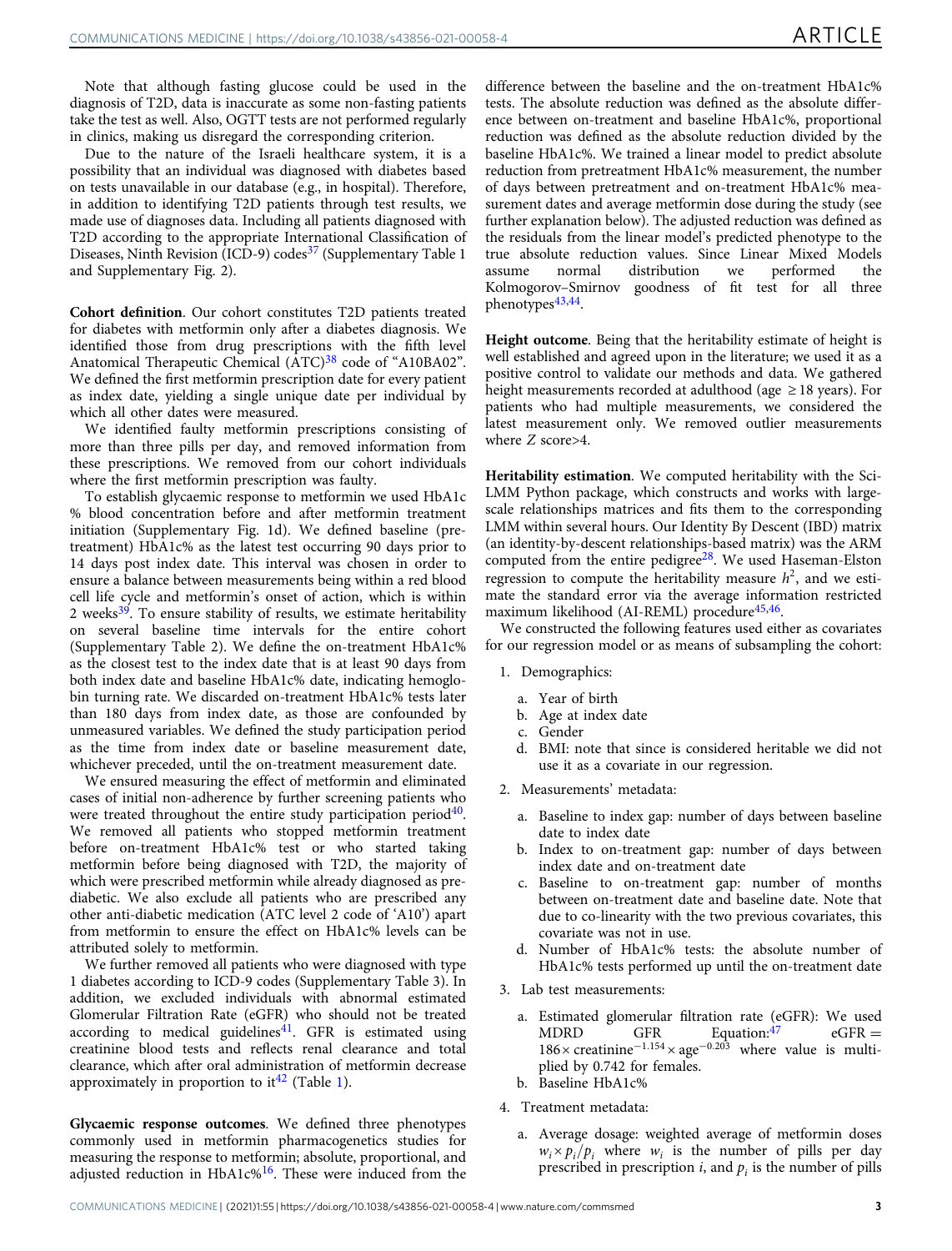<span id="page-3-0"></span>

| Table 1 Inclusion exclusion criteria.                                                      |                                                                                        |  |  |  |  |
|--------------------------------------------------------------------------------------------|----------------------------------------------------------------------------------------|--|--|--|--|
| <b>Inclusion</b>                                                                           | <b>Exclusion</b>                                                                       |  |  |  |  |
| Type 2 diabetic treated with metformin only after diagnosis.                               | Abnormal estimated glomerular filtration rate (eGFR<30 mL/min/<br>$1.73 \text{ m}^2$ ) |  |  |  |  |
| Baseline HbA1c% test exists 90 days prior to 30 days after first metformin<br>prescription | Treated for diabetes with non-metformin drugs (ATC2 is "A10")                          |  |  |  |  |
| On-treatment HbA1c% test exists 90-180 days after first metformin<br>prescription          | Baseline HbA1c% and on-treatment HbA1c% tests <90 days apart                           |  |  |  |  |

in prescription i. Only issued prescriptions were accounted for.

b. Adherence: since adherence is not reported, we capture it through four features representing the average number of days on metformin in four equal consecutive time intervals between index date and on-treatment date. We assumed that all dispensed prescriptions were also consumed by patients.

In order to identify environmental variance, we computed the explained variance from only the covariates. We trained a linear regressor from covariates predicting absolute reduction. We had then computed the Pearson's correlation of predicted and true reduction as well as the  $R^2$  score.

Predicting outcome. We assessed the predictive potential family history could give to treatments, we predicted responses to metformin from both covariates and family information. We constructed family history features for each individual by computing mean absolute reduction from relatives. We computed four features considering either all relatives or only relatives from the same gender as the individuals, and taking only first-degree relatives or all available relatives. We predicted on-treatment HbA1c% for the entire cohort with the above-mentioned covariates, excluding adherence, as it is only available while ontreatment. Predictions were performed using XGBoost regression with 100-fold cross-validation and n estimators $=20^{48}$ . We computed the mean squared error (MSE) on predicted outcome for the entire cohort as well as for only individuals who have any relatives within the cohort. We also predicted for these individuals the outcome using both covariates and family history features.

Statistics and reproducibility. All statistics were performed using Python 3.7 software. Statistical significance was determined by mentioned unpaired tests using Scipy 1.3.1. Experiments are reproducible with existing EHR records; however, this work was performed on data from Clalit Health Services which is not publicly available. Sample sizes are defined within the work.

Reporting summary. Further information on research design is available in the Nature Research Reporting Summary linked to this article.

#### Results

Cohort description. To estimate the heritability measure of response to metformin we extracted 782,159 T2D patients from the Clalit Healthcare EHR database (Fig. [1](#page-4-0)). Of these, we included only patients who had at least two HbA1c% test measurements, one before metformin treatment (baseline) and one after it (ontreatment). We excluded subjects treated with non-metformin diabetic drugs prior to the on-treatment date, and those treated with metformin prior to T2D diagnosis, maintaining a total of 80,788 patients.

In total, our cohort was balanced between genders, with 49% males. When comparing feature distribution between genders we found they all differ significantly, with the exception of eGFR and adherence on the second time interval (e.g., average ages were 59.90 for males and 61.65 for females) (Table [2\)](#page-4-0). We see therefore that although the two populations differ on every parameter, they receive similar treatments. Since they are all T2D patients, our cohort diverts from the general population by risk factors characteristics. In addition to being older and having, an obese BMI on average, patients had a baseline HbA1c% of 7.73% for males and 7.34% for females, ~1% over diabetic threshold HbA1c % value (6.5%). We identified that 33.7% T2D patients had at least one first-degree relative diagnosed with T2D. These patients had 1.88 first-degree relatives on average also diagnosed with T2D.

Height heritability estimation. We first set out to validate our framework through estimation of height heritability, as it is a well-documented heritable measure<sup>49</sup>. Such validation indicates whether the constructed pedigree could be used for heritability estimation, and whether Clalit's EHR population is representative of the general population. Our estimation took into account two covariates, sex and year of birth, both of which are highly correlated with height regardless of heritable effects $50$ .

We extracted height measurements of 11,466,686 adults from 5,275162 families with the largest family consisting of 4,157,673 adults. A Kolmogorov–Smirnov test indicated that height followed a normal distribution (Supplementary Table 4) with a mean of 1.68 m and a standard deviation of 0.10 m (Table [3\)](#page-5-0). We estimated the heritability measure of the height to be  $h^2 = 80.0\%$ (95% CI 79.2–80.8%), a value that is consistent with the literature<sup>[49](#page-7-0)</sup>, thus validating both our approach and our dataset.

Metformin response characteristics. We computed three outcomes of response to newly metformin-treated T2D patients from HbA1c% reduction: absolute, adjusted, and proportional. We find that the mean absolute HbA1c% reduction is 0.85%, which concurs with known reductions after first-time metformin treatment<sup>51</sup>. It is important to note that response depends on treatment policy, as individuals with higher baseline HbA1c% receive higher doses of metformin which in turn result in larger HbA1c% reductions.

When observing the different phenotypes, we find that they all differ significantly between males and females (Table [3\)](#page-5-0). We have also found all phenotypes to have statistically significant different variances (Supplementary Table 5). This led us to compute heritability estimates for each sex independently. Furthermore, we decided to compute estimates for additional subgroups within the population to better understand their independent heritable effect on metformin response.

Heritability of response to metformin. We computed the heritability of HbA1c% reduction phenotypes on the cohorts of 39,335 male patients and 41,453 female patients. For our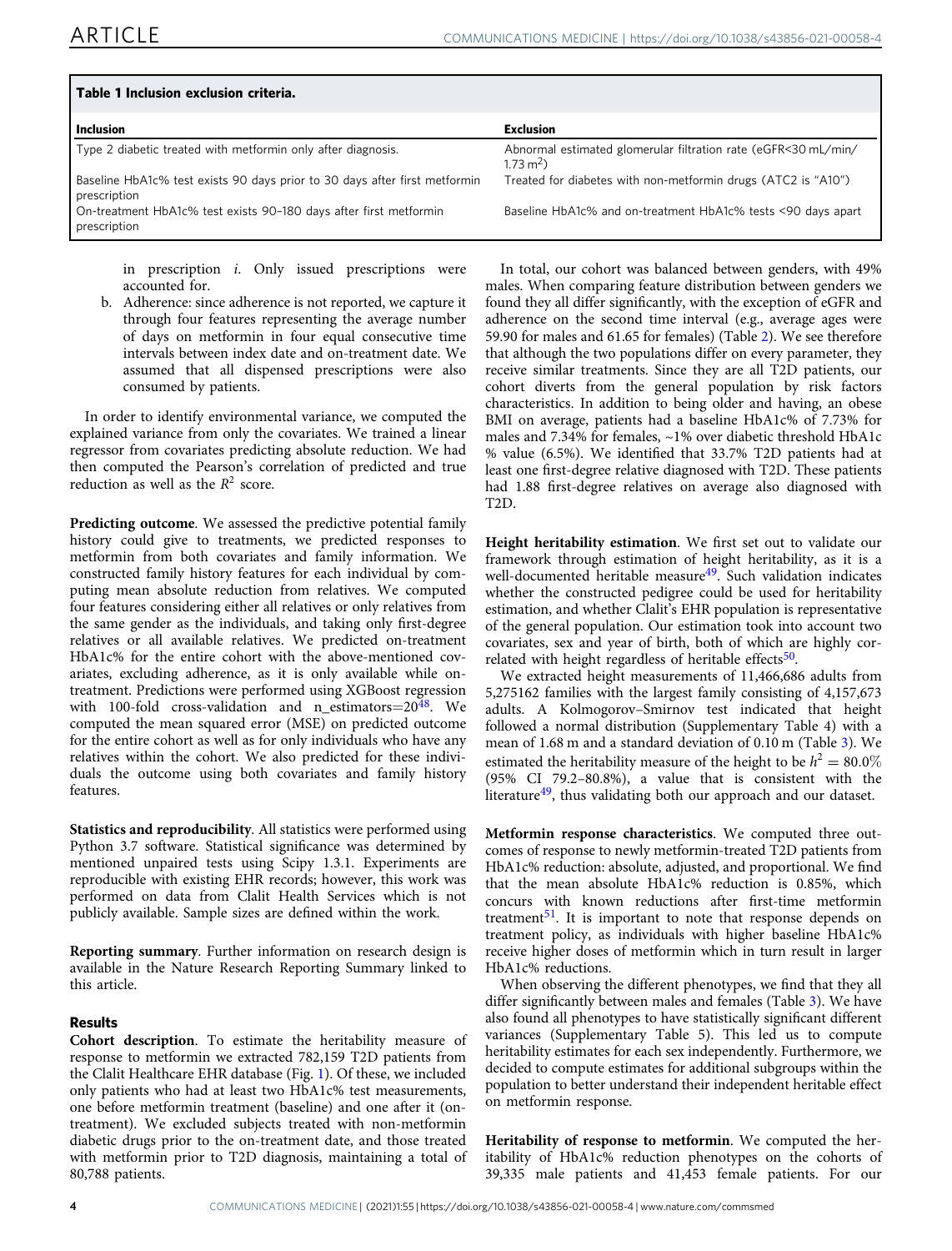<span id="page-4-0"></span>

Fig. 1 T2D patients' selection. Patients were determined by fulfilling at least one of three criteria: (1) HbA1c% lab test value>6.5%; (2) plasma glucose lab test value>200 mg/dL; (3) T2D diagnosis. Green applies to lab test results, red to diagnoses, and yellow to patients. In total, 782,159 T2D patients were identified.

|                                 | Gender | Mean    | <b>STD</b> | Median         | FDR-corrected P value* | Availability, % |
|---------------------------------|--------|---------|------------|----------------|------------------------|-----------------|
| Demographics                    |        |         |            |                |                        |                 |
| Age, years                      | F      | 61.65   | 12.38      | 62             | 2E-89                  | 100             |
|                                 | M      | 59.9    | 12.38      | 60             |                        | 100             |
| BMI, $\text{Kg/m}^2$            | F      | 32.41   | 7.02       | 31.54          | $<$ 1E-350             | 82.95           |
|                                 | M      | 30.36   | 6.04       | 29.65          |                        | 83.17           |
| Gender (is male)                | Joint  | 0.49    | 0.5        | $\Omega$       |                        | 100             |
| Year of birth                   | F      | 1948.78 | 13.15      | 1949           | 1E-106                 | 100             |
|                                 | M      | 1950.82 | 13.18      | 1951           |                        | 100             |
| Lab tests measurements          |        |         |            |                |                        |                 |
| Baseline HbA1c%                 | F      | 7.34    | 1.34       | $\overline{7}$ | 4E-290                 | 100             |
|                                 | M      | 7.73    | 1.64       | 7.2            |                        | 100             |
| $e$ GFR $**$                    | Joint  | 93.54   | 24.5       | 90.95          |                        | 87.47           |
| Measurements' metadata          |        |         |            |                |                        |                 |
| Number of HbA1c% measurements   | F      | 6.01    | 4.54       | 5              | 2E-27                  | 100             |
|                                 | M      | 5.67    | 4.39       | $\overline{4}$ |                        | 100             |
| Base to index gap, days         | F      | 18.93   | 21.55      | 11             | $1E-42$                | 100             |
|                                 | M      | 16.89   | 20.69      | 9              |                        | 100             |
| Base to on-treatment gap, days  | F      | 150.09  | 34.69      | 147            | 1E-29                  | 100             |
|                                 | M      | 147.33  | 34.25      | 145            |                        | 100             |
| Index to on-treatment gap, days | F      | 131.16  | 26.53      | 129            | 0.0002                 | 100             |
|                                 | M      | 130.45  | 26.56      | 128            |                        | 100             |
| Treatment metadata              |        |         |            |                |                        |                 |
| Adherence 1, %                  | F      | 92.84   | 12.06      | 100            | 0.002                  | 100             |
|                                 | M      | 93.11   | 11.92      | 100            |                        | 100             |
| Adherence 2, %                  | Joint  | 58.24   | 38.84      | 70.73          | 0.02                   | 100             |
| Adherence 3, %                  | F      | 55.69   | 40.4       | 69.05          |                        | 100             |
|                                 | M      | 55.01   | 40.29      | 66.67          |                        | 100             |
| Adherence 4, %                  | F      | 53.9    | 40.56      | 65.52          | 0.0002                 | 100             |
|                                 | M      | 52.8    | 40.42      | 62.5           |                        | 100             |
| Average dose, Mg                | F      | 1.32    | 0.52       | $\mathbf{1}$   | 2E-107                 | 100             |
|                                 | M      | 1.4     | 0.56       | $\mathbf{1}$   |                        | 100             |

\*P value for in ttest comparing male and female distributions. Appears only when the difference in distributions is significant. \*\*eGFR is in units defined in the formula above.

Availability of "Average dose while taking" and "Adherence" was calculated through the percent of available prescriptions, which were used to generate these features.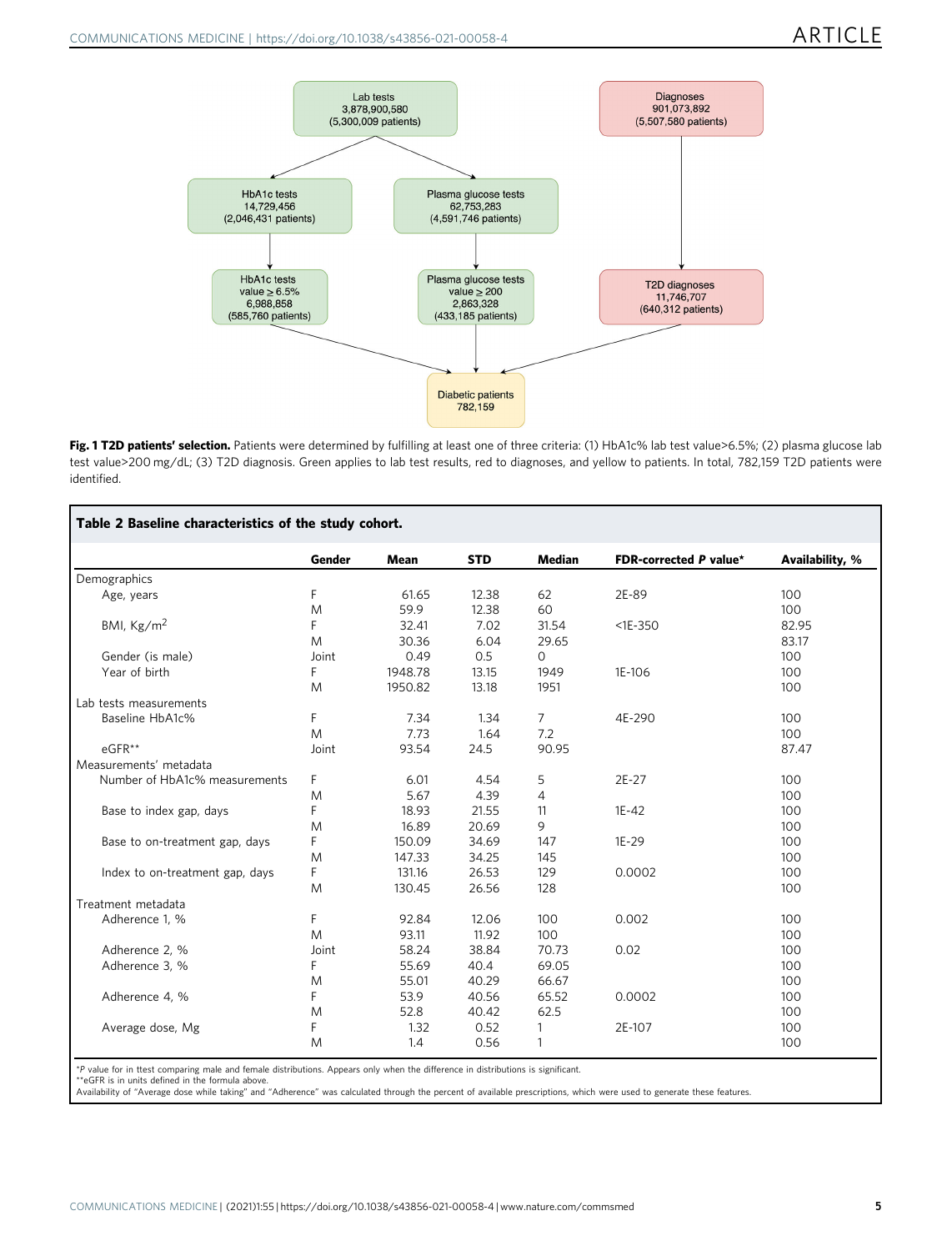<span id="page-5-0"></span>calculations, we used covariates of personal measures as well as treatment strategy measures (see "Methods"). We found that the heritability measure of absolute HbA1c% reduction is  $h^2 = 12.6\%$ (95% CI, 6.1–19.1%) for the entire cohort,  $h^2 = 21.0\%$  (95% CI, 7.8–34.3%) for males and  $h^2 = 22.9\%$  (95% CI, 10.0–35.7%) for females (Table 4).

We examined whether our heritability estimates remain similar between different metformin response phenotypes. We found that the heritability estimates for the adjusted HbA1c% reductions are identical for all groups. This result is expected, as the adjusted reduction values are the residuals from a model that is based on covariates. We find that the estimates for proportional HbA1c% reduction are also relatively similar and are  $h^2 = 13.8\%$ (95% CI, 7.3–20.3%) for the entire cohort,  $h^2 = 23.2\%$  (95% CI, 9.9–36.4%) for males and  $h^2 = 22.3\%$  (95% CI, 9.4–35.1%) for females. We note that across the three phenotypes the 95% intervals of estimates overlap, demonstrating that the estimates are relatively similar.

We estimated the explained variance of the covariates alone without family information to identify the explained variance of environmental factors. We computed the explained variance of absolute reduction in HbA1c% as 66.6%.

We estimated the heritability of responses to additional subgroups of the cohort, in order to search for affecting factors. We split our cohort by age (binning them by decades), and by absolute HbA1c% response values as well as by ethnicity, and found no meaningful results most likely due to the small sizes of those subgroups (Supplementary Table 6).

Predicted response to metformin. We predicted the ontreatment HbA1c% with on the entire cohort of 80,788 individuals reaching an MSE of 1:2. We found a total of 8,075 individuals with relatives within the cohort. The MSE of the prediction on said individuals was 1:6. When predicting from

| Table 3 Cohort Phenotypes Statistics. |        |         |                              |         |                              |  |  |
|---------------------------------------|--------|---------|------------------------------|---------|------------------------------|--|--|
|                                       | Gender | Mean    | <b>Standard</b><br>deviation | Median  | FDR-<br>corrected<br>P value |  |  |
| Height, m                             | F      | 1.62    | 0.07                         | 1.62    | $< E - 350$                  |  |  |
|                                       | M      | 1.75    | 0.07                         | 1.75    |                              |  |  |
|                                       | Joint  | 1.68    | 0.10                         | 1.68    |                              |  |  |
| HbA1c%                                | F      | 0.67    | 1.20                         | 0.40    | 7E-308                       |  |  |
| absolute                              | M      | 1.04    | 1.57                         | 0.60    |                              |  |  |
| reduction                             | Joint  | 0.85    | 1.40                         | 0.50    |                              |  |  |
| HbA1c%                                | F      | $-0.16$ | 0.92                         | $-0.21$ | 5E-121                       |  |  |
| adjusted                              | M      | 0.01    | 1.12                         | $-0.09$ |                              |  |  |
| reduction                             | Joint  | $-0.08$ | 1.03                         | $-0.15$ |                              |  |  |
| HbA1c%                                | F      | 0.08    | 0.12                         | 0.06    | 1E-303                       |  |  |
| proportional                          | M      | 0.11    | 0.15                         | 0.08    |                              |  |  |
| reduction                             | Joint  | 0.09    | 0.14                         | 0.07    |                              |  |  |

both covariates and family history features, we computed an MSE of  $1.4$ 

### Discussion

In this work, we estimated the heritability of response to metformin treatment in patients with T2D. Our cohort consists of 782,159 patients with T2D, 80,788 of whom begin metformin treatment while already recorded in the EHRs. In combination with pedigree information from national registries, we constructed a kinship matrix yielding genetic similarities between all patients. From it we estimated the heritable component of absolute reduction in HbA1c% following metformin in newly treated patients to be  $h^2 = 12.6\%$  (95% CI, 6.1-19.1%) for both genders,  $h^2 = 21.0\%$  (95% CI, 7.8–34.3%) for males and  $h^2 =$ 22:9% (95% CI, 10.0–35.7%) for females. This value remained unchanged when adjusting the response for pretreatment personal covariates and for proportional HbA1c% reduction compared to baseline HbA1c%. The similarity of results is most likely due to the correlation between proportional and absolute reductions  $r =$  $0.97$  (P value< $6E - 310$ ) (Supplementary Fig. 3).

In metformin-based studies, EHR data are usually leveraged to explore its repurposing to other diseases, or to estimate its individualized treatment effect<sup>28,52</sup>. Common approaches for estimating drug response heritability compute genetic similarities through genetic tests<sup>[16,53](#page-7-0)–55</sup>. Collecting genetic information leads to small cohorts and requires international collaborations. Our study obtained inherited similarities between individuals from national registries, these hold promise due to their tremendous size, and have been previously employed to estimate heritability measures of longevity, autism, and others $28,52$ .

To the best of our knowledge, our study is the first to assess the heritability of variation to drug response by fitting an LMM solely from EHR data combined with a pedigree-based IBD matrix, as the model's kinship matrix. We validated the proposed method by estimating the heritability of adult height, finding the measure to be  $h^2 = 80.0\%$  (95% CI 79.2–80.8%). This result agrees well with the widely accepted heritability of height of  $80\frac{1}{6}$ , thus strengthening our belief that our use of pedigrees in heritability estimates is robust to non-biological noise as well as to possible inaccuracies in the EHR pedigree (either wrong or missing information). This conclusion, that heritability estimation from EHR is a valid methodology is consistent with the previous studies<sup>57</sup>. Furthermore, it does not require patient recruitment as well as costly genetic tests. We estimated the heritability of metformin responses to be in the range of 10–20%, suggesting that while genetics likely contribute to variation in metformin glycaemic response for T2D patients, most of the variation is likely due to other environmental factors.

Estimated metformin responses heritability measures are within the parameters of previous genetic-based estimations, however with smaller confidence intervals<sup>16</sup>. The increased statistical power is a direct result of our relatively large cohort size

| Cut        | <b>HbA1c absolute reduction</b> |                |                | <b>HbA1c-adjusted reduction</b> | <b>HbA1c</b> proportional<br>reduction |                | <b>Number of patients</b> |
|------------|---------------------------------|----------------|----------------|---------------------------------|----------------------------------------|----------------|---------------------------|
|            | h <sup>2</sup>                  |                | h <sup>2</sup> | CI                              | h <sup>2</sup>                         | СI             |                           |
| All cohort | 0.126                           | ГО.061, 0.1911 | 0.126          | [0.061, 0.191]                  | 0.138                                  | [0.073, 0.203] | 80.788                    |
| Male       | 0.21                            | [0.078, 0.343] | 0.21           | [0.078, 0.343]                  | 0.232                                  | ГО.099, 0.3641 | 39.335                    |
| Female     | 0.229                           | [0.1, 0.357]   | 0.229          | [0.1, 0.357]                    | 0.223                                  | ГО.094, 0.3511 | 41.453                    |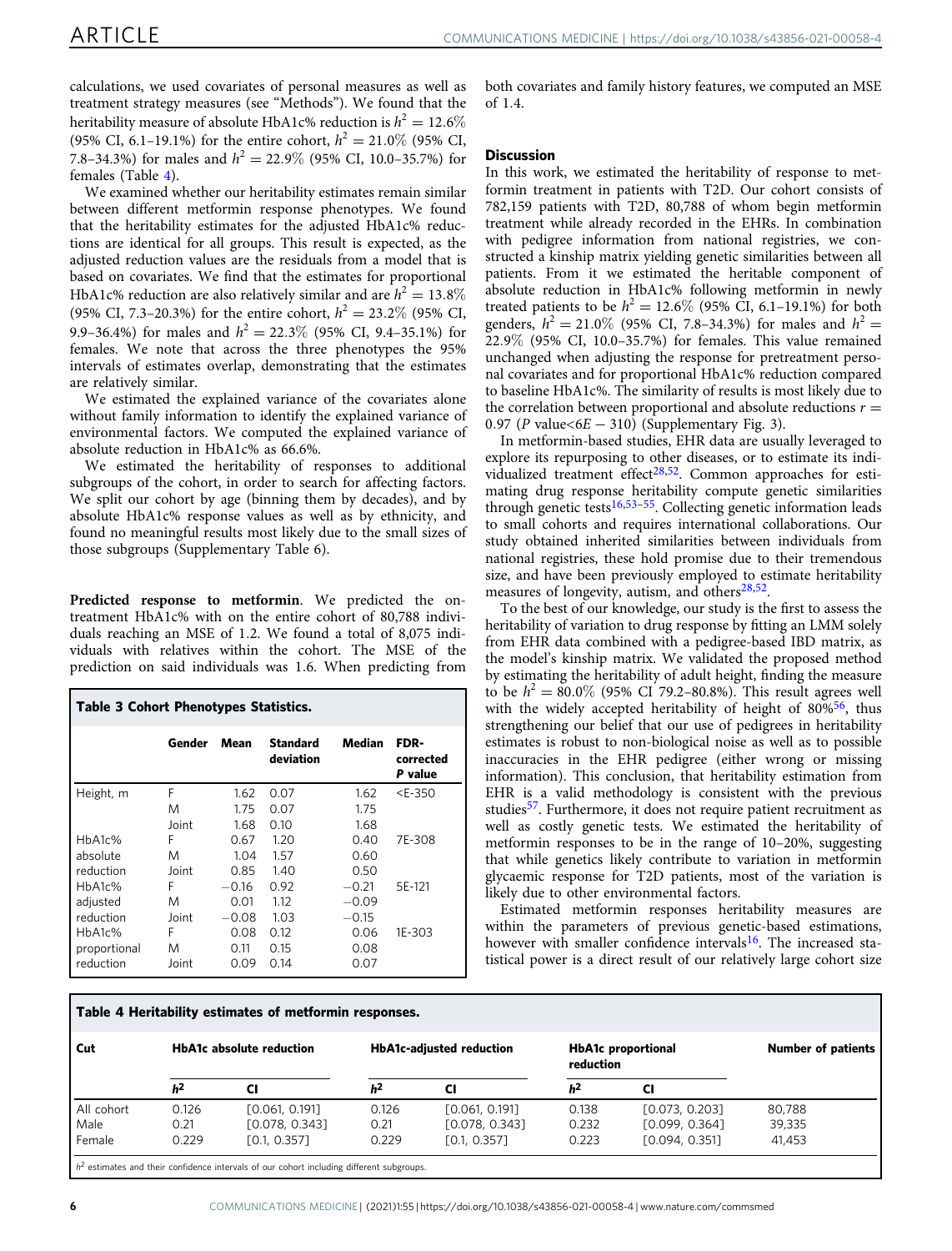<span id="page-6-0"></span>compared with previous works that commonly consist of up to several thousand patients<sup>16,54,55</sup>.

Distinguishing between genetic and environmental effects is often difficult and not impossible. For example, when prescribing metformin, physicians also commonly advise lifestyle changes. These changes, if followed, can have a positive effect on the reduction of HbA1c levels, which in our study are attributed solely to metformin. We note that most individuals in our cohort were prescribed metformin at an older age (average age at index date is 60), and since our analyses show a gradual increase in HbA1c we presume that most individuals were advised to make lifestyle changes prior to their first metformin prescription. Nevertheless, in our case, pedigree data encompasses more than just genetic information, as it provides some underlying information of environmental factors, especially in the case of firstdegree relatives. Although this makes results more difficult to decipher, the accurate results of our positive and negative controls provide confidence in our method. We, therefore, believe that the included covariates capture the majority of the environmental variance and hence, prevent their effect on our  $h^2$  estimates. In spite of our efforts, we believe that it is still possible that some passed environmental information remains in our heritability estimates.

To ensure that we only account for the effect of metformin, we excluded from our cohort patients treated with other anti-diabetic drugs. However, we did not include covariates of other drugs that may interact with metformin and alter its effect. In addition, we performed our analysis on dispensed metformin prescriptions with the underlying assumption that to an extent, it is an indicator for adherence. Although eliminating cases of initial nonadherence to the best of our ability, we assume some level of nonadherence to affect our results and cause biases in our estimations. We note that the vast majority of individuals in our study were prescribed at least three different prescriptions of 30 pills each in the course of 90 days, suggesting they are likely to have consumed the metformin. This is one of the limitations of working with EHR data compared to the much more controlled setting of randomized clinical trials. On the other hand, our analysis depicts real-world scenarios and may thus provide more relevant estimates for the true underlying effect.

Our results show differences in the heritability of metformin responses when estimated on the entire population or separated by gender, with higher heritability measures for the split model. The joint model, by design, assumes a different mean between genders (encompassed in the gender covariate). On the other hand, the separated models make no assumption on the relationships between the responses of females and males. We show that most covariates differ between the genders, moreover, we also show that all outcomes have statistically significant variances, consistent with results from other countries $58$ . These results show that the shared model is prone to higher noise caused by the differences between the two genders. We believe that the inability of the joint estimate to model these differences cause the estimate to be significantly lower. Our analyses also included various stratifications such as age, and baseline HbA1c measurements, for which we found no significant difference in the  $h^2$  estimate or did not have a sufficient amount of data. However, we acknowledge that while we assume in this study that T2D is a homogenous disease, individuals in our cohort likely suffer from a variety of diseases all grouped under the term T2D and resulting in different metabolic defects. In spite variation, our data are limited to the ICD-9 diagnosis codes and does not contain this information, but it is likely that the heritability of glycemic response for metformin varies across individuals suffering from such diseases.

Creating a personalized tailored treatment to T2D patients holds great potential, such treatments could be based on both environmental and genetic factors, and help to faster divert nonresponding patients to second-line treatments with less deterioration. Several predictors for second-line treatments already exist, but most do not yield personalized recommendations $59-61$  $59-61$ . We show that with the use of a tree model predictions can be performed with an MSE of 1.2 in predicting on-treatment HbA1c %, and that for individuals with family history information MSE improves from 1.6 to 1.4 upon addition of family information features. Our work suggests that future works aiming to estimate metformin effects should probably include family medical history, yet be based mostly on environmental factors. In general, knowledge of drug response heritability like the one presented in this study is a first step in allocating efforts of personalizing treatments, giving an upper bound to the possible effect of family history information.

Overall, our results indicate that while genetics likely contribute to variation in metformin glycaemic response for T2D patients, environmental factors likely have a larger effect. Such findings are in line with prior evaluations of associations between single-nucleotide polymorphisms and the reduction in HbA1c% after introduction to metformin<sup>10</sup>. Our results emphasize the need for personalized treatment regimens of metformin. More generally, our work shows the utility of carrying out pharmacogenetic studies using EHRs, which may yield valuable insights without the burden and cost of genetic tests.

#### Data availability

The data that support the findings of this study originate from Clalit Healthcare Services. All data analyses were conducted on a secured, de-identified dedicated server within the Clalit Healthcare environment. Requests for access to all of parts of the Clalit datasets should be addressed to Clalit Healthcare Services, via the Clalit Research Institute.

#### Code availability

The code that supports the findings of this study is tailored to the EHR data in the Clalit Health Services database and is thus not provided since it is of no use as a standalone without access to the data per se. Requests for software modules as a basis for adaptation to other EHR environments or usage of the software on Clalit data following Clalit approval should be addressed to the authors after data access is approved by the Clalit Data Access committee. All analyses used the following open-source publicly available Python (3.7) code packages: Scipy (version 1.3.1), Numpy (version 1.17.0), Pandas (version 0.24.2), Dask (version 2.9.1), Sci-LMM (version 0.1.1).

Received: 1 March 2021; Accepted: 9 November 2021; Published online: 01 December 2021

#### **References**

- 1. World Health Organization. Global Report on Diabetes. Vol. 86 (World Health Organization, 2016).
- Saeedi, P. et al. Global and regional diabetes prevalence estimates for 2019 and projections for 2030 and 2045: Results from the International Diabetes Federation Diabetes Atlas, 9th edition. Diabetes Res. Clin. Pract. 157, 107843  $(2019)$
- 3. Emerging Risk Factors Collaboration. et al. Diabetes mellitus, fasting blood glucose concentration, and risk of vascular disease: a collaborative metaanalysis of 102 prospective studies. Lancet 375, 2215–2222 (2010).
- 4. Gong, L., Goswami, S., Giacomini, K. M., Altman, R. B. & Klein, T. E. Metformin pathways: pharmacokinetics and pharmacodynamics. Pharmacogenet. Genomics 22, 820–827 (2012).
- 5. Florez, J. C. The pharmacogenetics of metformin. Diabetologia 60, 1648–1655 (2017).
- 6. Song, R. Mechanism of metformin: a tale of two sites. Diabetes Care 39, 187–189 (2016).
- 7. Rena, G., Hardie, D. G. & Pearson, E. R. The mechanisms of action of metformin. Diabetologia 60, 1577–1585 (2017).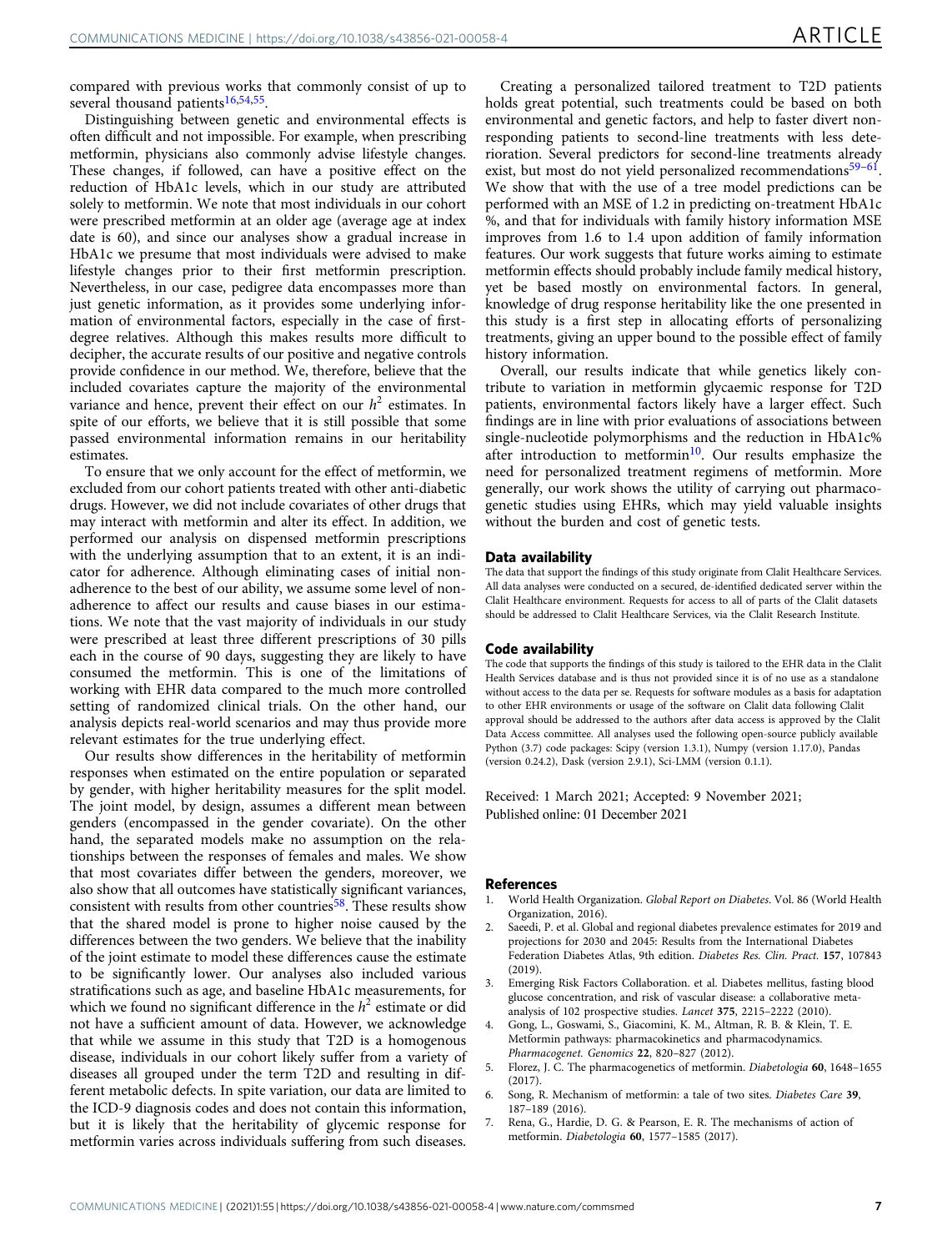- <span id="page-7-0"></span>8. Donnelly, L. A., Doney, A. S. F., Hattersley, A. T., Morris, A. D. & Pearson, E. R. The effect of obesity on glycaemic response to metformin or sulphonylureas in Type 2 diabetes. Diabet. Med. 23, 128–133 (2006).
- Brunetti, A., Chiefari, E. & Foti, D. P. Pharmacogenetics in type 2 diabetes: still a conundrum in clinical practice. Expert Rev. Endocrinol. Metab. 12, 155–158 (2017).
- Becker, M. L. et al. Genetic variation in the organic cation transporter 1 is associated with metformin response in patients with diabetes mellitus. Pharmacogenomics J. 9, 242–247 (2009).
- 11. Hundal, R. S. et al. Mechanism by which metformin reduces glucose production in type 2 diabetes. Diabetes 49, 2063–2069 (2000).
- 12. Scriver, C. R. Garrod's Croonian Lectures (1908) and the charter "Inborn Errors of Metabolism": albinism, alkaptonuria, cystinuria, and pentosuria at age 100 in 2008. J. Inherit. Metab. Dis. 31, 580–598 (2008).
- 13. Roden, D. M., Wilke, R. A., Kroemer, H. K. & Stein, C. M. Pharmacogenomics: the genetics of variable drug responses. Circulation 123, 1661–1670 (2011).
- 14. Maitland-van der Zee, A. H., de Boer, A. & Leufkens, H. G. The interface between pharmacoepidemiology and pharmacogenetics. Eur. J. Pharmacol. 410, 121–130 (2000).
- 15. Kleyn, P. W. & Vesell, E. S. Genetic variation as a guide to drug development. Science 281, 1820-1821 (1998).
- 16. Zhou, K. et al. Heritability of variation in glycaemic response to metformin: a genome-wide complex trait analysis. Lancet Diabetes Endocrinol. 2, 481–487  $(2014)$
- 17. Zhou, X. & Stephens, M. Genome-wide efficient mixed-model analysis for association studies. Nat. Genet. 44, 821–824 (2012).
- 18. Yang, J. et al. Genome partitioning of genetic variation for complex traits using common SNPs. Nat. Genet. 43, 519–525 (2011).
- 19. So, H.-C., Li, M. & Sham, P. C. Uncovering the total heritability explained by all true susceptibility variants in a genome-wide association study. Genet. Epidemiol. 35, 447–456 (2011).
- 20. Plomin, R., DeFries, J. C., Craig, I. W. & McGuffin, P. In Behavioral Genetics in the Postgenomic Era. (eds Plomin, R. et al.) 3–15 (American Psychological Association, 2003).
- 21. Biau, D. J., Kernéis, S. & Porcher, R. Statistics in brief: the importance of sample size in the planning and interpretation of medical research. Clin. Orthop. Relat. Res. 466, 2282–2288 (2008).
- 22. Environmental Control of Gene Expression | Learn Science at Scitable. [https://](https://www.nature.com/scitable/topicpage/environment-controls-gene-expression-sex-determination-and-982/) [www.nature.com/scitable/topicpage/environment-controls-gene-expression](https://www.nature.com/scitable/topicpage/environment-controls-gene-expression-sex-determination-and-982/)[sex-determination-and-982/](https://www.nature.com/scitable/topicpage/environment-controls-gene-expression-sex-determination-and-982/).
- 23. World Health Organization Use of Glycated Haemoglobin (hba1c) in the Diagnosis of Diabetes Mellitus: Abbreviated Report of a WHO Consultation. (World Health Organization, 2011).
- 24. Colagiuri, S. Glycated haemoglobin (HbA1c) for the diagnosis of diabetes mellitus–practical implications. Diabetes Res. Clin. Pract. 93, 312–313 (2011).
- 25. Rayan-Gharra, N., Tadmor, B., Balicer, R. D. & Shadmi, E. Multicultural transitions: caregiver presence and language-concordance at discharge. Int. J. Integr. Care 18, 9 (2018).
- 26. Shilo, S., Rossman, H. & Segal, E. Axes of a revolution: challenges and promises of big data in healthcare. Nat. Med. 26, 29–38 (2020).
- 27. Bulik-Sullivan, B. et al. LD Score regression distinguishes confounding from polygenicity in genome-wide association studies. Nat. Genet. 47, 291-295 (2015).
- 28. Shor, T., Kalka, I., Geiger, D., Erlich, Y. & Weissbrod, O. Estimating variance components in population scale family trees. PLoS Genet. 15, e1008124 (2019).
- 29. Yang, J. et al. Common SNPs explain a large proportion of the heritability for human height. Nat. Genet. 42, 565–569 (2010).
- 30. Artzi, N. S. et al. Prediction of gestational diabetes based on nationwide electronic health records. Nat. Med. 26, 71–76 (2020).
- 31. Hagberg, A., Swart, P. & Chult, D. S. Exploring network structure, dynamics, and function using NetworkX. Exploring network structure, dynamics, and function using NetworkX (Los Alamos National Lab.(LANL), Los Alamos, NM (United States), 2008).
- 32. Kaplanis, J. et al. Quantitative analysis of population-scale family trees with millions of relatives. Science 360, 171–175 (2018).
- 33. Wright, S. Coefficients of inbreeding and relationship. Am. Nat. 56, 330–338 (1922).
- 34. Wright, S. Systems of mating. I. the biometric relations between parent and offspring. Genetics 6, 111–123 (1921).
- 35. Ruby, J. G. et al. Estimates of the heritability of human longevity are substantially inflated due to assortative mating. Genetics 210, 1109–1124 (2018).
- 36. American Diabetes Association. 2. Classification and diagnosis of diabetes: standards of medical care in diabetes-2019. Diabetes Care 42, S13–S28 (2019).
- 37. Slee, V. N. The International Classification of Diseases: ninth revision (ICD-9). Ann. Intern. Med. 88, 424–426 (1978).
- 38. WHO Collaborating Centre for Drug Statistics Methodology, ATC classification index with DDDs, [https://www.whocc.no/atc\\_ddd\\_index\\_and\\_guidelines/](https://www.whocc.no/atc_ddd_index_and_guidelines/atc_ddd_index/) [atc\\_ddd\\_index/](https://www.whocc.no/atc_ddd_index_and_guidelines/atc_ddd_index/) 2021. Oslo, Norway 2020.
- 39. Hong, Y. et al. Population exposure-response modeling of metformin in patients with type 2 diabetes mellitus. J. Clin. Pharmacol. 48, 696–707 (2008).
- 40. Nichols, G. A., Conner, C. & Brown, J. B. Initial nonadherence, primary failure and therapeutic success of metformin monotherapy in clinical practice. Curr. Med. Res. Opin. 26, 2127–2135 (2010).
- 41. Levey, A. S. et al. A new equation to estimate glomerular filtration rate. Ann. Intern. Med. 150, 604–612 (2009).
- 42. Graham, G. G. et al. Clinical pharmacokinetics of metformin. Clin Pharmacokinet 50, 81–98 (2011).
- 43. Kolmogorov-Smirnov, A. N., Kolmogorov, A. & Kolmogorov, M. Sulla determinazione emprica di uma legge di distribuzione. Giornale dell'Istituto Italiano degli Attuari. 4, 1–11 (1933).
- 44. Smirnov, N. Table for estimating the goodness of fit of empirical distributions. Ann. Math. Statist. 19, 279–281 (1948).
- 45. Xu, X., Weiss, S., Xu, X. & Wei, L. J. A unified Haseman-Elston method for testing linkage with quantitative traits. Am. J. Hum. Genet. 67, 1025–1028 (2000).
- 46. Gilmour, A. R., Thompson, R. & Cullis, B. R. Average information REML: an efficient algorithm for variance parameter estimation in linear mixed models. Biometrics 51, 1440 (1995).
- 47. Levey, A. S. et al. A more accurate method to estimate glomerular filtration rate from serum creatinine: a new prediction equation. Modification of Diet in Renal Disease Study Group. Ann. Intern. Med. 130, 461–470 (1999).
- 48. Chen, T. & Guestrin, C. XGBoost: a scalable tree boosting system. in Proceedings of the 22nd ACM SIGKDD International Conference on Knowledge Discovery and Data Mining 785–794 NY, USA. [https://doi.org/10.1145/](https://doi.org/10.1145/2939672.2939785) [2939672.2939785](https://doi.org/10.1145/2939672.2939785) (ACM Press, 2016).
- 49. Visscher, P. M. Sizing up human height variation. Nat. Genet. 40, 489–490  $(2008)$
- 50. Hirschhorn, J. N. et al. Genomewide linkage analysis of stature in multiple populations reveals several regions with evidence of linkage to adult height. Am. J. Hum. Genet. 69, 106–116 (2001).
- 51. King, P., Peacock, I. & Donnelly, R. The UK prospective diabetes study (UKPDS): clinical and therapeutic implications for type 2 diabetes. Br. J. Clin. Pharmacol. 48, 643–648 (1999).
- 52. Bai, D. et al. Association of genetic and environmental factors with autism in a 5-country cohort. JAMA Psychiatry 76, 1035–1043 (2019).
- 53. Yang, J., Lee, S. H., Goddard, M. E. & Visscher, P. M. GCTA: a tool for genome-wide complex trait analysis. Am. J. Hum. Genet. 88, 76–82 (2011).
- 54. GoDARTS and UKPDS Diabetes Pharmacogenetics Study Group. et al. Common variants near ATM are associated with glycemic response to metformin in type 2 diabetes. Nat. Genet. 43, 117–120 (2011).
- 55. Zhou, K. et al. Variation in the glucose transporter gene SLC2A2 is associated with glycemic response to metformin. Nat. Genet. 48, 1055–1059 (2016).
- 56. Wainschtein, P. et al. Recovery of trait heritability from whole genome sequence data. Preprint at BioRxiv <https://doi.org/10.1101/588020> (2019).
- 57. Polubriaginof, F. C. G. et al. Disease heritability inferred from familial relationships reported in medical records. Cell 173, 1692–1704.e11 (2018).
- 58. Kautzky-Willer, A., Harreiter, J. & Pacini, G. Sex and gender differences in risk, pathophysiology and complications of type 2 diabetes mellitus. Endocr. Rev. 37, 278–316 (2016).
- 59. Lim, S. et al. Factors predicting therapeutic efficacy of combination treatment with sitagliptin and metformin in type 2 diabetic patients: the COSMETIC study. Clin. Endocrinol. 77, 215–223 (2012).
- 60. Nagaraj, S. B., Sidorenkov, G., van Boven, J. F. M. & Denig, P. Predicting short- and long-term glycated haemoglobin response after insulin initiation in patients with type 2 diabetes mellitus using machine-learning algorithms. Diabetes Obes. Metab. 21, 2704–2711 (2019).
- 61. Gottlieb, A., Yanover, C., Cahan, A. & Goldschmidt, Y. Estimating the effects of second-line therapy for type 2 diabetes mellitus: retrospective cohort study. BMJ Open Diabetes Res. Care 5, e000435 (2017).

### Acknowledgements

We thank Dr. E. Barkan, Dr. T. Vogl, and members of the Segal group for useful discussions. E.S. is supported by the Crown Human Genome Center; Larson Charitable Foundation New Scientist Fund; Else Kroener Fresenius Foundation; White Rose International Foundation; Ben B. and Joyce E. Eisenberg Foundation; Nissenbaum Family; Marcos Pinheiro de Andrade and Vanessa Buchheim; Lady Michelle Michels; Aliza Moussaieff; and grants funded by the Minerva foundation with funding from the Federal German Ministry for Education and Research and by the European Research Council and the Israel Science Foundation.

#### Author contributions

I.K. and A.G. conceived the project, designed and conducted the analyses, interpreted the results and wrote the manuscript, and are listed in random order. S.S. interpreted the results. H.R., N.S.A., and N.S.Y. contributed analysis tools. E.S. conceived and directed the project and analyses, designed the analyses, interpreted the results, wrote the manuscript, and supervised the project.